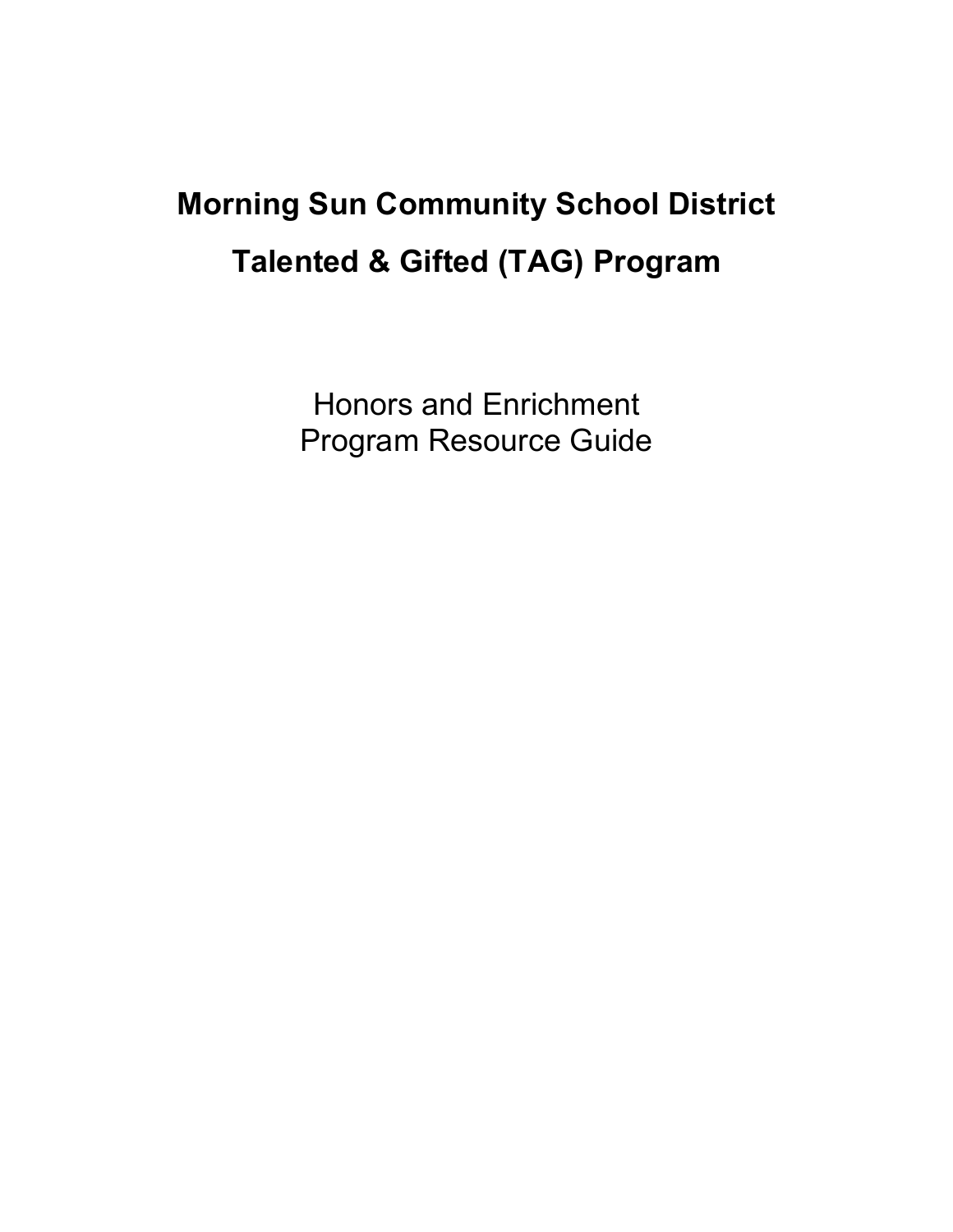# **TABLE OF CONTENTS**

#### **INTRODUCTION**

- Program Philosophy
- Committee Members
- Program Responsibilities
- What is the Honors Program?
- What is the Enrichment Program?
- Program Goals
- Program Scope

# **PART 1: PROGRAM AUTHORIZATION AND LEGISLATIVE INTENT**

#### **PART 2: STUDENT IDENTIFICATION AND PLACEMENT**

- 1. Honors Identification procedures
- 2. What evidence is used to identify students for the Honors Program?
- 3. What are the categories for identification of Honors students?
- 4. Who makes the final determination about Honors pupil eligibility?

#### **PART 3: INSTRUCTION AND DIFFERENTIATION**

- 1. What are the types of advanced student instruction and class differentiation?
- 2. What are the definitions for the service options for differentiation and the Honors student?

#### **PART 4: PROFESSIONAL DEVELOPMENT**

#### **PART 5**: **EVALUATION OF PROGRAM**

**PART 6**: **BUDGET**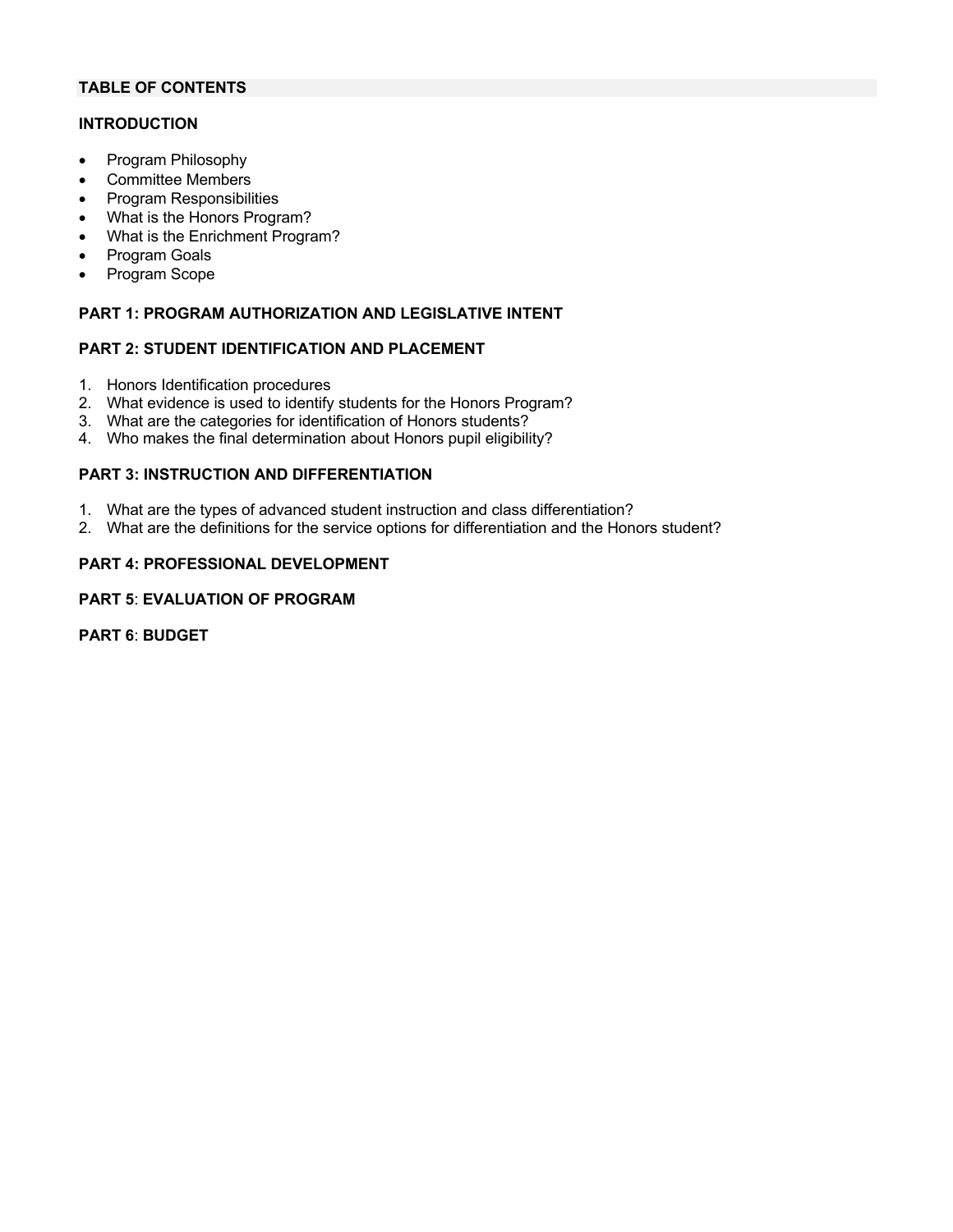#### **INTRODUCTION**

#### **Program Philosophy:**

The Morning Sun Community School District is committed to providing educational opportunities for all students in the district. Therefore, in the fall of 1981, the district began a TAG program. Currently, the Morning Sun School District provides an Honors program that allows unique educational opportunities for high-achieving pupils in the elementary school. Honors students are challenged both in the classroom with differentiated instruction and in a pull-out program. The school district's governing Honors committee determines the criteria it will use to identify students for participation in the Honors program.

#### **Committee Members:**

Amanda Clark –  $5<sup>th</sup>$  Grade Teacher Steve Hollan – Principal Jeremy Kral – 3rd Grade Teacher Nancy Martin – TAG Coordinator Sandy McElhinney –  $2<sup>nd</sup>$  Grade Teacher Alaura Rappenecker – School Counselor

#### **Program responsibilities are a collaborative effort:**

- Board of Education: adopts policies, approves program development
- Administration: provides support and leadership in decisions
- TAG Coordinator: develops programming, provides classroom support in differentiating curriculum, monitors student achievement
- Classroom Teachers: serves as student's primary educational leader and provides appropriate educational opportunities to meet individual needs
- Parent/Guardian: serves as student's primary guide, advocate, and talent developer
- Student: shares ideas with parents, school staff, and peers while taking advantage of learning opportunities and endeavors to succeed

#### **What is the Honors Program?**

Elementary students in grades 3-6 that are identified for Honors participate in a pull-out class designed to challenge high ability students. The program is designed to develop critical and creative thinking, independent inquiry, research skills and affective learning. Through the use of a challenging curriculum, the program provides an opportunity to develop individual interests and abilities for the students. In grades 3-6, identified students spend two, 30-45 minute class periods a week in the Honors classroom, participating in thematic units of study that extend and enrich. For example, thematic units of study have focused on Problem Solving, Critical Thinking, FIRST LEGO League Robotic Competition, Light and Solar Energy, and Creative Writing. Students may explore personal interests and some selected have been: Electricity, Google SketchUp, Constellations, Black Holes, Waste Water Treatment, Symphony Concerts, Chess, Interactive Technologies, Chemistry, and viewing Historical Sites. There are team-building activities such as the LEGO League, School-wide Recycling, Hot Lunch Food Waste Watch, and Mind Benders for group challenges.

#### **What is the Enrichment Program?**

At the beginning of the school year elementary students in grades  $1<sup>st</sup>$  and  $2<sup>nd</sup>$  receive Enrichment Activities: Pupils remain in their regular classrooms but participate in supplemental educational activities planned to augment their regular educational programs. In these supplemental educational activities, the pupils' use advanced materials and/or receive special opportunities from persons other than the regular classroom teacher. The 1<sup>st</sup> and 2<sup>nd</sup> grade classes have an Enrichment Class once a week for a 30-minute lesson. These lessons consist of units from Primary Education Thinking Skills (PETS) for higher level thinking, KOI activities and Thematic Units. Beginning the second semester, the Kindergarten classroom also receives these lessons.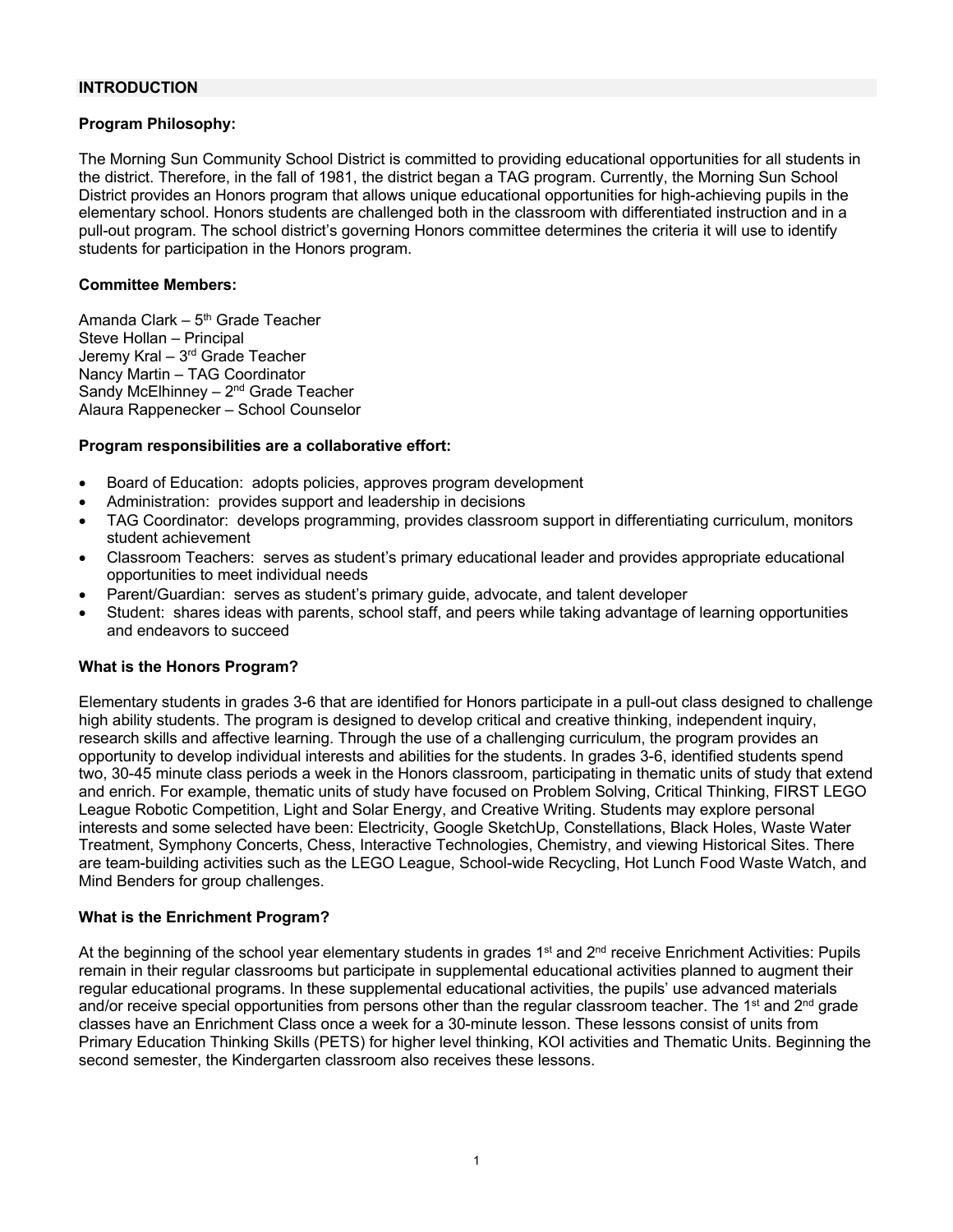# **Program Goals**

Student Learning Goals:

- 1. Develop creative and intellectual abilities.
- 2. Exhibit a healthy self-concept.
- 3. Exhibit skills and attitudes needed to be a life-long, self-directed learner and contributing member of a global society.
- 4. Pursue own interests within a small group and as an individual.

Curriculum and Instructional Goals:

- 1. Provide modification and differentiation within regular classrooms to meet student needs.
- 2. Provide a pull-out program for identifies students that will provide opportunities:
	- a) To work with other talented students in small groups.
	- b) To develop process skills that lead to self-directed learning and independent study.
	- c) To practice creative thinking.
	- d) To increase self-awareness.
- 3. Provide opportunity for study of advanced concepts and content.
- 4. Maintain a student file with a complete record of past activities and the current Personalized Education Plan.

Program Management and Administration Goals:

- 1. Develop parent awareness, understanding of, and involvement with the Honors program and their gifted children.
- 2. Familiarize classroom teachers and administration with the needs of gifted children and their responsibilities to the students.

Program Development Goal:

1. Evaluate the program and strive to improve.

# **PART 1: PROGRAM AUTHORIZATION AND LEGISLATIVE INTENT**

What are the elements of Talented and Gifted Programs in Iowa? *IAC 257.22* states that:

Gifted and talented children are those identified as possessing outstanding abilities that are capable of high performance. Gifted and talented children are children who require appropriate instruction and educational services commensurate with their abilities and needs beyond those provided by the regular school program.

# **PART 2: STUDENT IDENTIFICATION AND PLACEMENT**

- 1. What are the responsibilities for identification of Honors students? Each school district has the responsibility for developing a method for the identification of pupils as gifted and talented. The method of identification is included in the district's Handbook and conforms to these general principles:
	- a) The standards ensure the identification of pupils who possess a capacity for excellence far beyond that of their chronological peers.
	- b) Methods are designed to seek out and identify those pupils whose extraordinary capacities require special services and programs.
	- c) Methods are designed to seek out and identify gifted and talented pupils from diverse linguistic, economic, and cultural backgrounds.
- 2. What evidence is used to identify students for the Honors Program? Prior to identification, pertinent evidence as to a pupil's capacity for excellence far beyond that of chronological peers is compiled. The range of data should be broad enough to reveal gifts and talents across cultural, economic, and linguistic groups.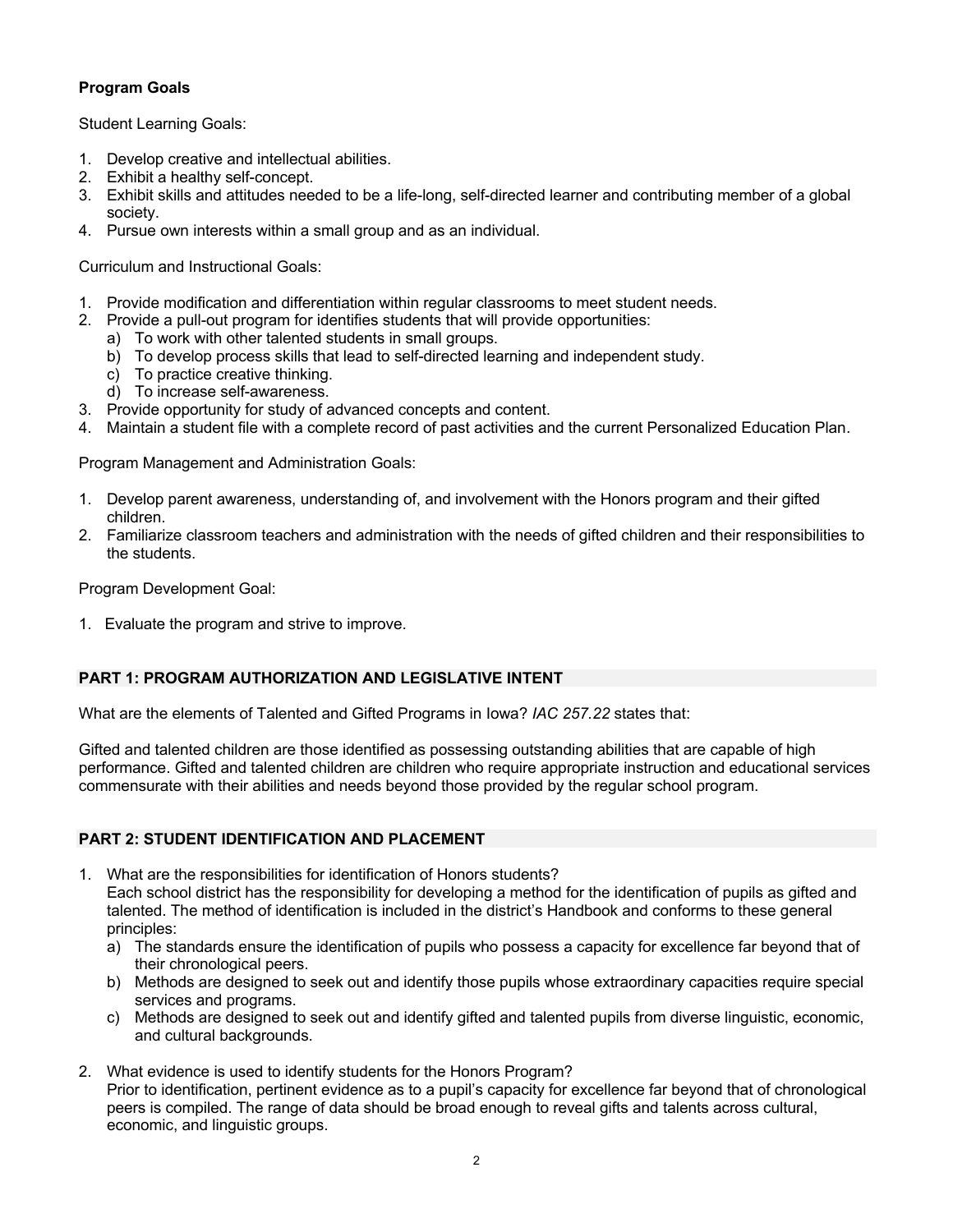- a) Appropriate data to be collected by the school district include one or more of the following categories for identification:
	- Cognitive Abilities Test given in the 2<sup>nd</sup> and 4<sup>th</sup> grades and scores need to be at least 130 or above as indicators of giftedness
	- ISASP given mid-year in the  $3<sup>rd</sup>$ -6th grades and scores need to be in the Advanced Level
	- Teacher recommendation from performance data
	- K-2<sup>nd</sup> grade students are observed during enrichment by the Honors teacher
- 3. What are the categories for identification of Honors students?

The following categories are used for identification of the pupil's extraordinary capability in relation to the pupil's chronological peers:

- a) Intellectual Ability: A pupil demonstrates extraordinary or potential for extraordinary intellectual development.
- b) Creative Ability: A pupil characteristically:
	- 1. Perceives unusual relationships among aspects of the pupil's environment and among ideas
	- 2. Overcomes obstacles to thinking and doing
	- 3. Produces unique solutions to problems
- c) Specific Academic Ability: A pupil functions at highly advanced academic levels in particular subject areas.
- d) High Achievement: A pupil consistently has advanced ideas and products and/or attains exceptionally high scores on achievement tests.
- 4. Who makes the final determination about Honors pupil eligibility?
	- The final determination of eligibility of a pupil rests with the Honors Committee of the school district.
	- a) The Honors Committee shall base a decision upon the evaluation of the pertinent evidence presented by the Honors Teacher, and a classroom teacher familiar with the schoolwork of the pupil, and, when appropriate, a credentialed school psychologist.
	- b) These individuals may review screening, identification, and placement data provided for recommendation.
	- c) If the student develops difficulties completing regular classroom assignments or there are dramatic changes in scores and work, the student will be reevaluated by the committee concerning participation in the Honors program.

# **PART 3: INSTRUCTION AND DIFFERENTIATION**

1. What are the types of advanced student instruction and class differentiation?

Programs are planned and organized as integrated, differentiated learning experiences within the regular school day. The program services may be augmented or supplemented with other differentiated activities related to the core curriculum. The school district provides programs for gifted pupils consisting of:

- Pull-Out Honors Class
- **Enrichment**
- Cluster Grouping
- Independent Study
- **Acceleration**

Each teacher determines the most appropriate curricular components for participating pupils.

- 2. What are the definitions for the service options for differentiation and the Honors student?
	- a) Honors Class: A pull-out Honors class for gifted and talented pupils consists of one or more class periods a week.
		- 1. It is composed of pupils identified as gifted and taught by the Honors teacher.
		- 2. It is especially designed to meet the specific academic needs of gifted pupils for enriched or advanced instruction and is appropriately differentiated from other classes in the same subjects in the school.
		- 3. It is a beneficial time to meet the affective needs for the gifted and talented pupils through social interactions with others having similar interests and abilities or experiences, including same-age peers and mentors or experts.
		- 4. It is opportune collaboration time with Honor students' families through out-of-school learning that matches students' abilities and interests.